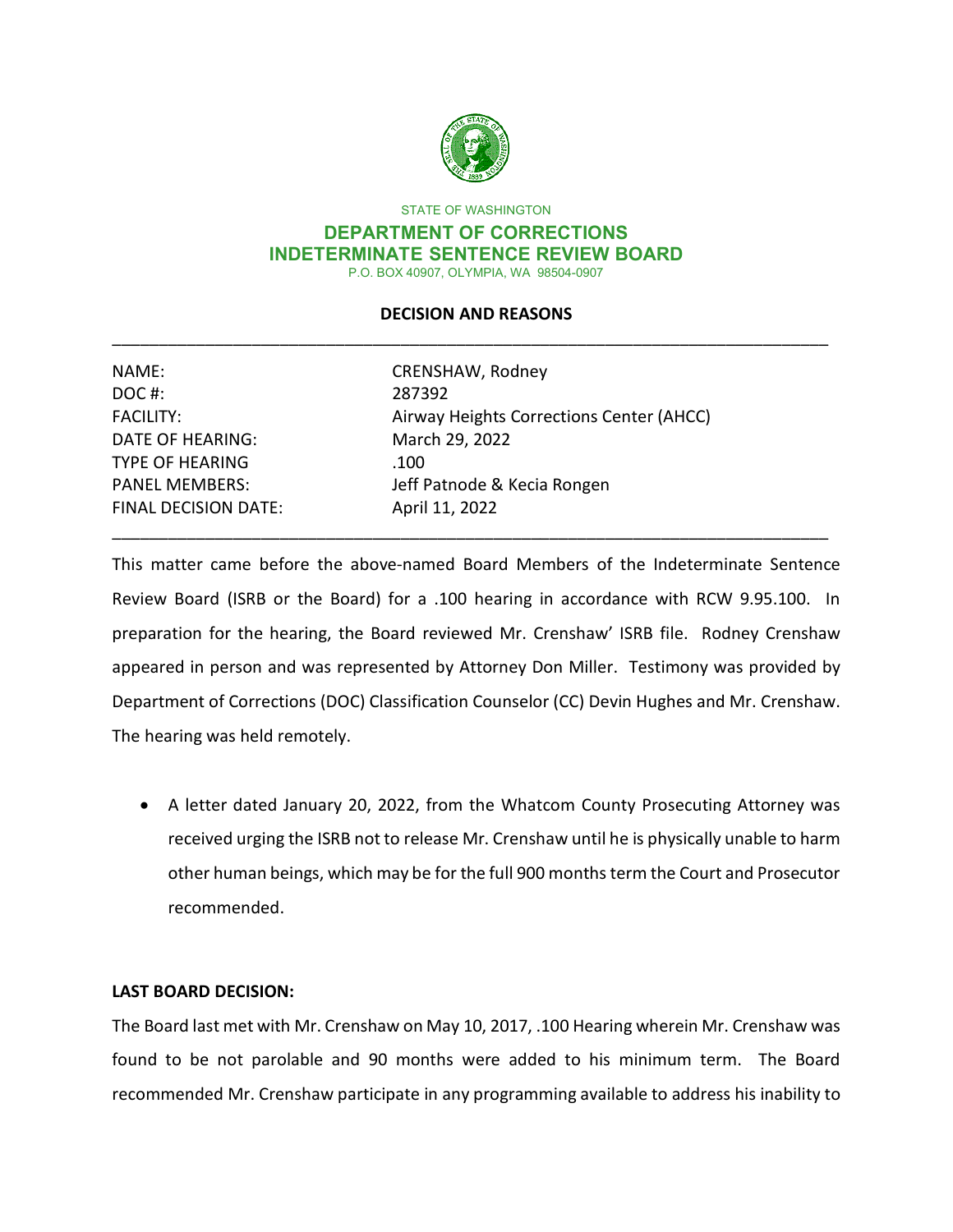Page 2 of 6 CRENSHAW, Rodney – DOC #287392

 occasions, not three (please see the Administrative Decision dated November 5, 2021). deal appropriately with frustration. This Decision was amended on November 9, 2021, to correct wording on page five to clarify that he had been found conditionally parolable on two previous

# **CURRENT BOARD DECISION:**

 adds 30 months to his minimum term. Based on the requirements of RCW 9.95.009(3) and RCW 9.95.100 and the totality of evidence and information considered by the Board, the Board finds that Mr. Crenshaw is not parolable and

### **NEXT ACTION:**

Schedule a .100 hearing 120 days prior to PERD.

### **REASONS FOR DECISION:**

 **specific factors. Based on the requirements of RCW 9.95.100, the Board does not find Mr. Crenshaw parolable for the following reasons: This was a deferred decision following a full Board discussion, using a structured decisionmaking framework that takes into consideration: the statistical estimate of risk, criminal history, parole/release history, ability to control behavior, responsivity to programming, demonstrated offender change, release planning, discordant information, and other case** 

• **Though Mr. Crenshaw has made recent improvements in managing his behavior he continues to have negative interactions with DOC staff and had three serious infractions since last hearing, all involving use of aggression or violence.** 

 another inmate, and two separate serious infraction for Strong Arming and Intimidation. Additionally, there a several noted interactions with staff in which Mr. Crenshaw becomes Since his last Board hearing, Mr. Crenshaw has had a serious infraction for fighting with argumentative, uses abusive language, and may even throw objects at DOC staff.

 • **Mr. Crenshaw needs a longer period where he is found to be stable with his mental health and fully compliant with his plan.**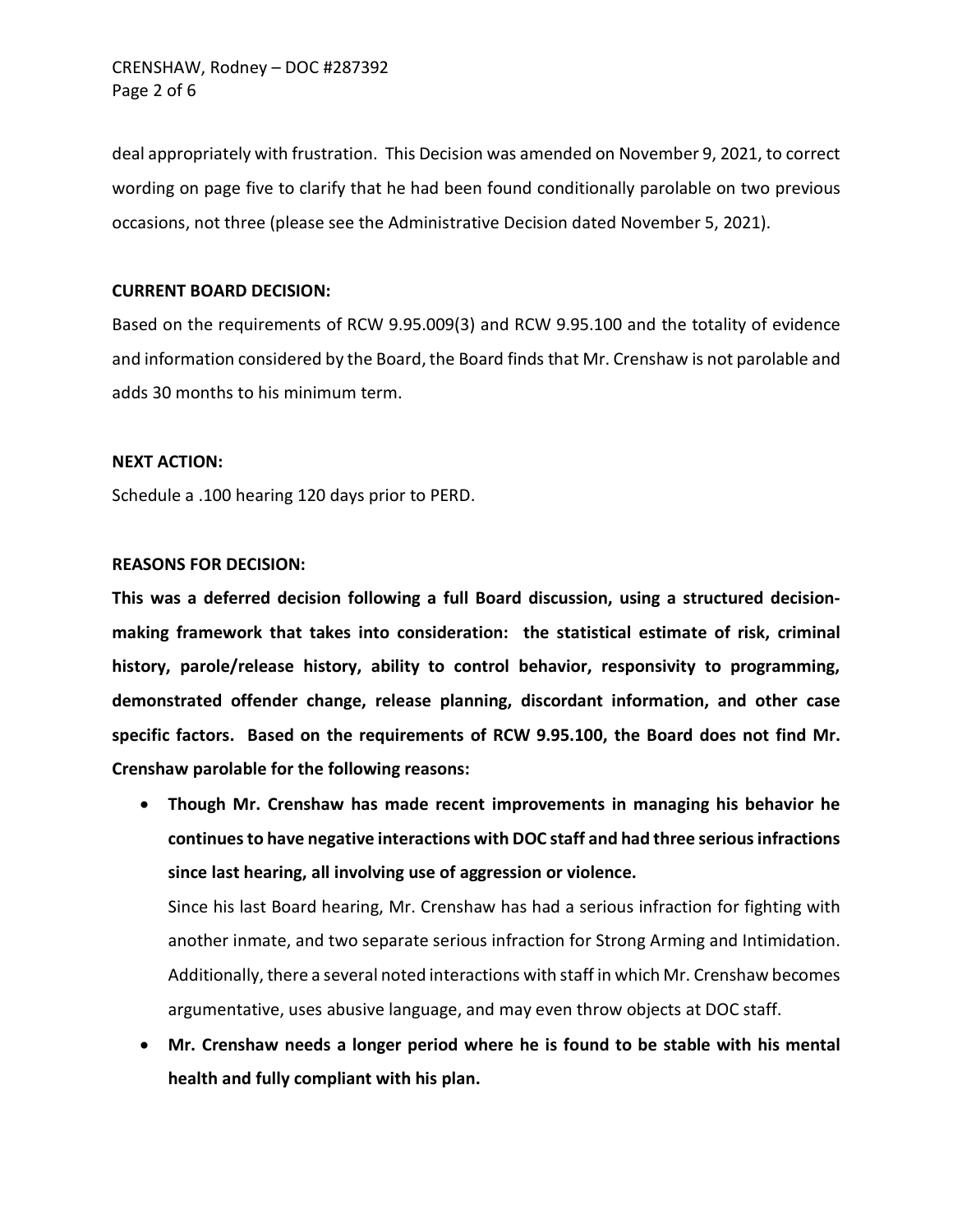- **in lower levels of custody. His limited frustration tolerance appears to be the common**  • **Mr. Crenshaw has two prior failures when he has had the opportunity to participate factor that has resulted in failure on the two prior attempts.**
- **Mr. Crenshaw is not a fully rehabilitated and fit subject for release as evidenced by his psychological report prepared for the current hearing.**

 recidivism. Mr. Crenshaw's risk for violence is at this level is based on his history of poor impulse control, poor anger management, and poor behavioral constraint skills that has resulted in physical aggression towards others on numerous occasions. He appears to have improved his ability to de-escalate himself and to conduct himself pro- socially. However, his risk for violence is such that he would require a specialized staff who are versed in mental health and de-escalation skills". In the most recent psychological evaluation by PhD Richel, dated October 8, 2021, he opines "Mr. Crenshaw appears to be at a Moderate to Moderate-High risk for violent management plan to successfully mitigate violence. By specialized violence mitigation plan, this psychologist means involvement with a mental health team, and supervisory

### **RECOMMENDATIONS:**

 **development of problem-solving skills. JURISDICTION: Mr. Crenshaw should remain infraction free and reduce his negative interactions with staff, continue with his mental health programming, and participate in Offender Change programming designed to address frustration tolerance, use of aggression, and the** 

 Whatcom County Cause #10006 for Murder in the First Degree by trial. The time start is Rodney Crenshaw is under the jurisdiction of the Board on a December 21, 1978 conviction in December 21, 1978. The minimum term was aggravated up to 420 months from a Sentencing Reform Act (SRA) range of 236 to 316 months. The statutory maximum term is Life. Mr.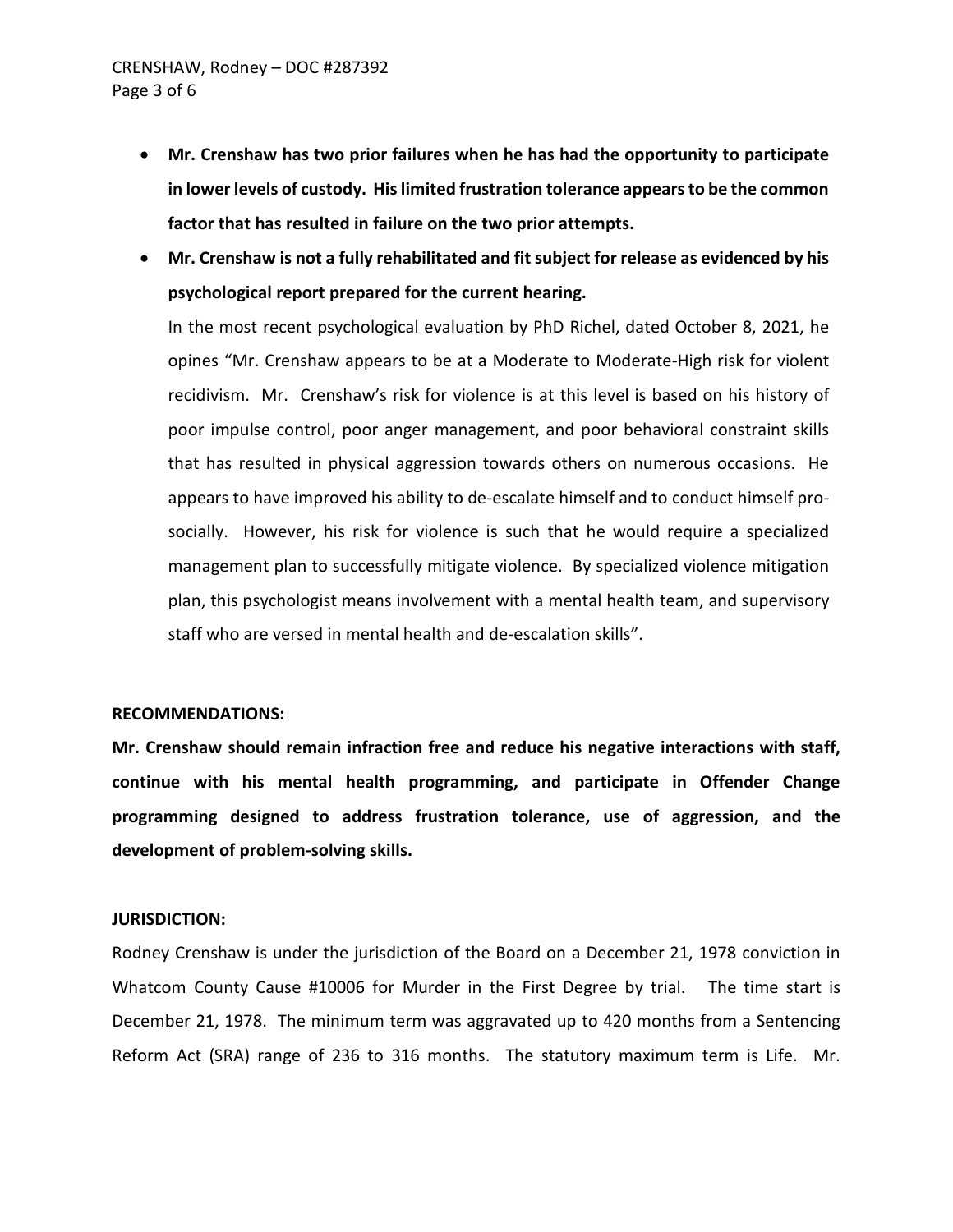Crenshaw has served approximately 517 months (43 years, 1 month) in prison and 113 days of jail time to date.

## **OFFENSE DESCRIPTION:**

 however Mr. Crenshaw was quickly deported when he came to the attention of police. (He had a prior assault conviction in Canada in 1975.) After he was deported, he waited for his wife at a motel in Blaine, Washington. When she arrived, he decided she had been unfaithful in his obtained a knife, and returned and stabbed her 24 times. He left again and obtained an axe, then tried to get them to help him in getting rid of his wife's car by driving it into a river in Hoquiam, in the river and Mr. Crenshaw in the local area. File materials describe the underlying conviction as Mr. Crenshaw murdering his wife, on August 28, 1978, not long after they married. They had moved to Canada soon after their marriage, absence and upon entering the motel room he beat her into unconsciousness. He left the room, used that to decapitate her. He removed her head and torso from the room, cleaned the room, and dumped her body in a drainage ditch approximately 25 miles away. Mr. Crenshaw was subsequently arrested after he picked up two hitchhikers, told them he had killed his wife and Washington. The hitchhikers contacted police with their story, and they located the victim's car

### **PRIOR CRIMINAL/RISK RELATED CONDUCT:**

 Mr. Crenshaw has an extensive criminal history that dates to when he was a juvenile. He has arrest, and assault. He has a 1975 conviction out of Canada for "Assault Causing Bodily Harm/Common Assault." He was given one month of confinement then was deported. Mr. Crenshaw has another assault conviction in 1978 out of Dallas, Texas, while he was on probation. numerous misdemeanor offenses, including aggravated battery, disorderly conduct, resisting

### **PROGRESS/BEHAVIOR:**

 CC Hughes provided a summary of programming, behavior, and other relevant activities for Mr. Crenshaw. He stated Mr. Crenshaw has three serious infractions involving violence or use of aggression since his last hearing as well as a number of documented negative interactions with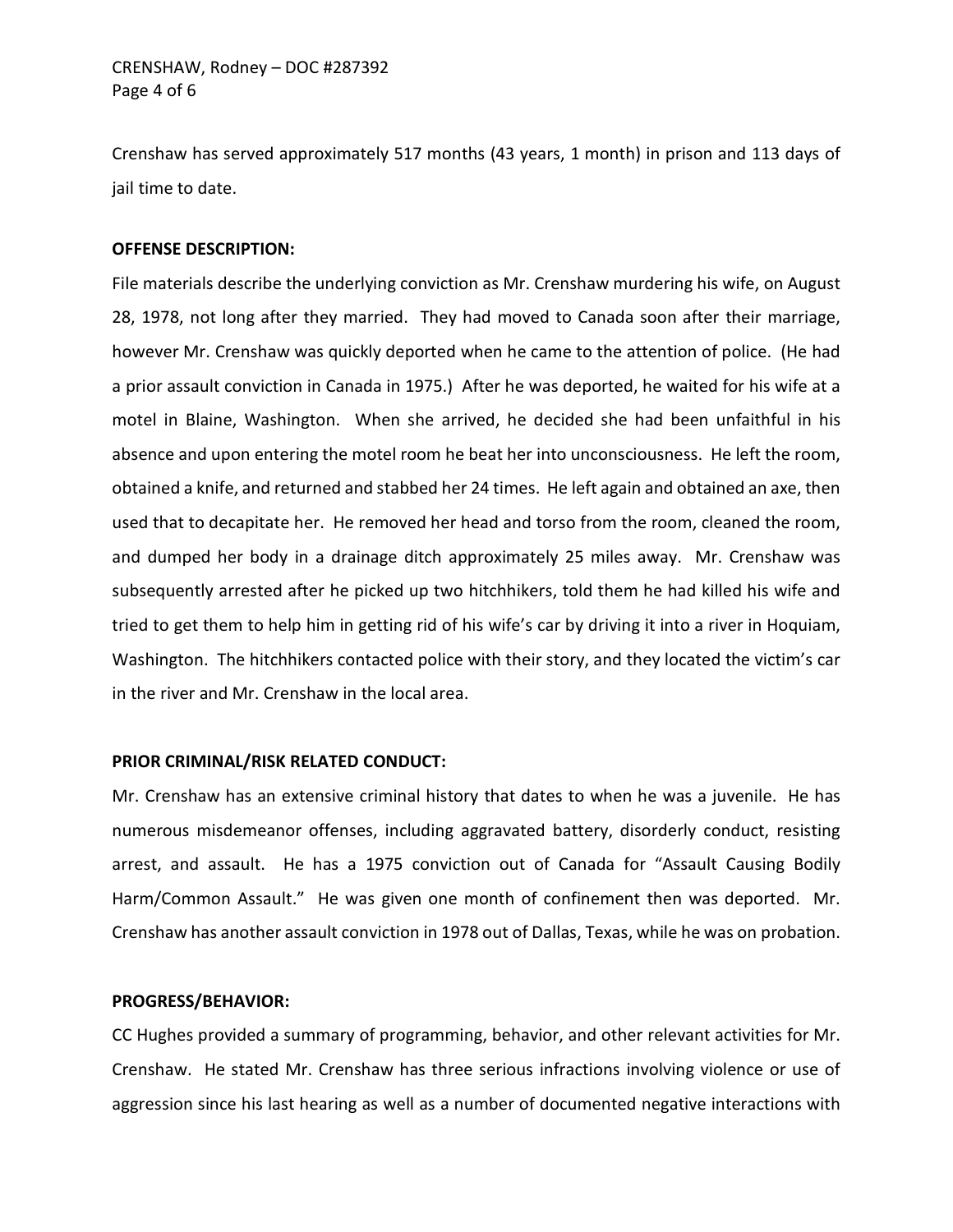# Page 5 of 6 CRENSHAW, Rodney – DOC #287392

 DOC staff. He indicated Mr. Crenshaw struggled with managing his behavior following his last Board hearing but has made a turnaround over at least the last one or two years. He provided a written statement from mental health which indicated Mr. Crenshaw is compliant with his mental health plan, is stable, motivated and medication compliant. The mental health summary from transitional housing, possibly the House of Mercy. Psychological Associate Holdway indicated he will need to continue with mental health programming to maintain his stable behavior. CC Hughes indicated Mr. Crenshaw is currently employed with positive reports from his supervisors and is interested in releasing to King County

 manage his behavior if released or in programmed in lower levels of custody. He indicated his current employment along with resolution, has given him a newfound confidence and mental health programming and fully intends to do so. He also indicated that the Fare Start program in Seattle could be an alternative to a standard MRP that includes camp and work Mr. Crenshaw discussed his desire to be released and pointed to his improved behavior since his last major infraction in 2018. He stated he believes he now has the ability and motivation to commitment to following the rules. He said he understands the importance of maintaining his release.

 on his current progress, level of motivation, lengthy sentence he has served and the fact the Board has found him conditionally parolable on two prior occasions. Mr. Crenshaw's attorney requested the Board consider Mr. Crenshaw for release or a MRP based

JP:ffo

April 8, 2022

 $cc:$ cc: AHCC Rodney CRENSHAW Don Miller, Attorney File